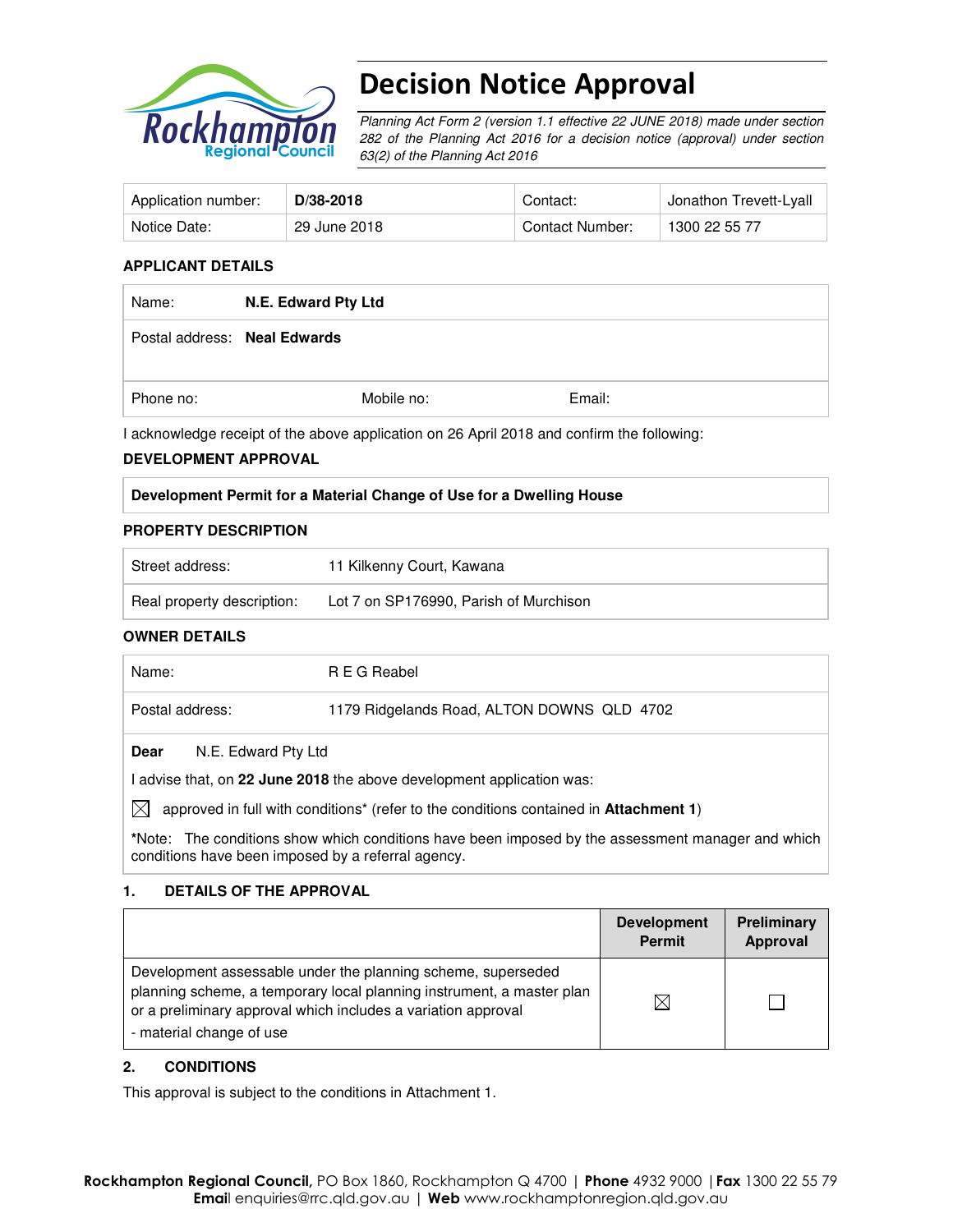## **3. FURTHER DEVELOPMENT PERMITS REQUIRED**

Please be advised that the following development permits are required to be obtained before the development can be carried out:

| Type of development permit required | Subject of the required development permit |  |
|-------------------------------------|--------------------------------------------|--|
| Building Works                      |                                            |  |
| Plumbing and Drainage Works         |                                            |  |

## **4. REFERRAL AGENCIES NIL**

### **5. THE APPROVED PLANS**

#### **The approved development must be completed and maintained generally in accordance with the approved drawings and documents:**

| <b>Drawing/Report Title</b>                                                                       | <b>Plan/Document Reference</b> | <b>Dated</b>    |
|---------------------------------------------------------------------------------------------------|--------------------------------|-----------------|
| Site Plan                                                                                         | 17 746 Sheet 2                 | 1 November 2017 |
| Elevations with marked-up Pier Detail                                                             | 17 746 Sheet 6 of 12           | 1 February 2018 |
| Typical Wall Sections & Hold Down Details with<br>marked-up Typical Wall, Verandah & Pier Details | 17 746 Sheet 9 of 12           | 1 February 2018 |
| Sub-Floor Layout Plan with marked-up Slab &<br><b>Blockwork Detail</b>                            | 17 746 Sheet 7 of 12           | 1 February 2018 |
| Slope Stability Assessment                                                                        | 18154-001-Rev0                 | 8 June 2018     |

#### **6. CURRENCY PERIOD FOR THE APPROVAL (S.85 of the Planning Act)**

The standard currency periods stated in section 85 of Planning Act 2016 apply to each aspect of development in this approval, if not stated in the conditions of approval attached.

## **7. STATEMENT OF REASONS**

| Description of the<br>development                  | The proposed development is for a Material Change of Use – Dwelling House                                                                                                                                                                                                                                                                                        |  |  |
|----------------------------------------------------|------------------------------------------------------------------------------------------------------------------------------------------------------------------------------------------------------------------------------------------------------------------------------------------------------------------------------------------------------------------|--|--|
| <b>Reasons for Decision</b>                        | Although, the carport will only be 600 millimetres from the front property<br>(a)<br>boundary due to the existing driveway restriction area, vehicle and<br>pedestrian access to the development can be achieved in a safe and<br>efficient manner as the carport will still be located approximately 10-12<br>metres from the usual road frontage area.         |  |  |
|                                                    | Assessment of the development against the relevant zone purpose,<br>(b)<br>planning scheme codes and planning scheme policies demonstrates<br>that the proposed development will not cause significant adverse<br>impacts on the surrounding natural environment, built environment and<br>infrastructure, community facilities, or local character and amenity. |  |  |
| <b>Assessment</b><br><b>Benchmarks</b>             | The proposed development was assessed against the following assessment<br>benchmarks:                                                                                                                                                                                                                                                                            |  |  |
|                                                    | Steep Land Overlay Code.                                                                                                                                                                                                                                                                                                                                         |  |  |
| <b>Compliance with</b><br>assessment<br>benchmarks | The development was assessed against all of the assessment benchmarks<br>listed above and complies with all of these.                                                                                                                                                                                                                                            |  |  |
| <b>Matters prescribed by</b>                       | The State Planning Policy - Part E;<br>٠                                                                                                                                                                                                                                                                                                                         |  |  |
| regulation                                         | The Central Queensland Regional Plan;<br>٠                                                                                                                                                                                                                                                                                                                       |  |  |
|                                                    | The Rockhampton Region Planning Scheme 2015; and<br>٠                                                                                                                                                                                                                                                                                                            |  |  |
|                                                    | The common material, being the material submitted with the application.<br>٠                                                                                                                                                                                                                                                                                     |  |  |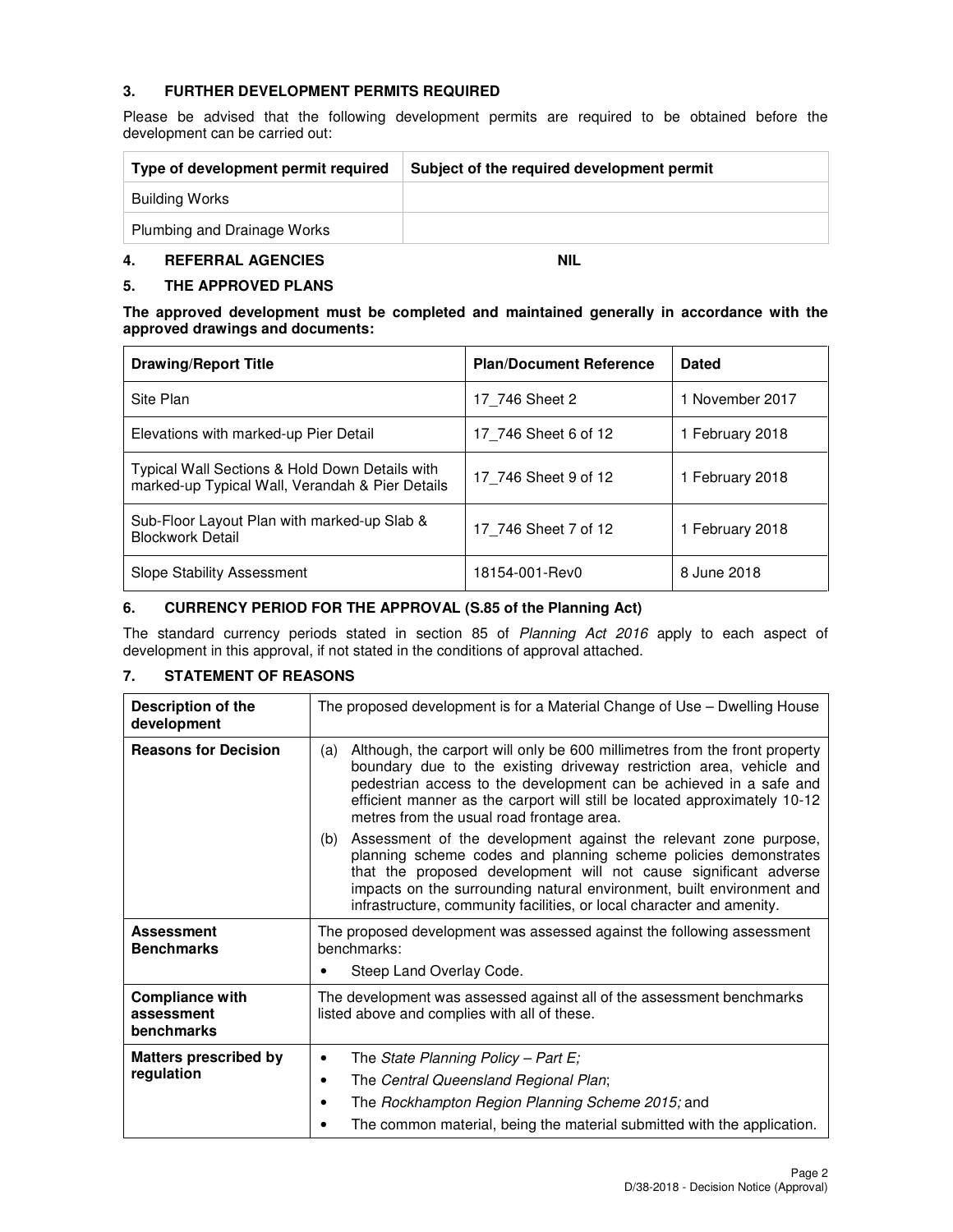## **8. RIGHTS OF APPEAL**

The rights of an applicant to appeal to a tribunal or the Planning and Environment Court against a decision about a development application are set out in chapter 6, part 1 of the Planning Act 2016. There may also be a right to make an application for a declaration by a tribunal (see chapter 6, part 2 of the Planning Act 2016).

#### Appeal by an applicant

An applicant for a development application may appeal to the Planning and Environment Court against the following:

- the refusal of all or part of the development application
- a provision of the development approval
- the decision to give a preliminary approval when a development permit was applied for
- a deemed refusal of the development application.

An applicant may also have a right to appeal to the Development tribunal. For more information, see schedule 1 of the Planning Act 2016.

The timeframes for starting an appeal in the Planning and Environment Court are set out in section 229 of the Planning Act 2016.

**Attachment 2** is an extract from the Planning Act 2016 that sets out the applicant's appeal rights and the appeal rights of a submitter.

#### **9. WHEN THE DEVELOPMENT APPROVAL TAKES EFFECT**

This development approval takes effect:

From the time the decision notice is given – if there is no submitter and the applicant does not appeal the decision to the court.

Or

When the submitter's appeal period ends – if there is a submitter and the applicant does not appeal the decision to the court.

Or

Subject to the decision of the court, when the appeal is finally decided  $-$  if an appeal is made to the court.

This approval will lapse unless substantially commenced within the above stated currency periods (refer to sections 85 of Planning Act 2016 for further details).

### **10. ASSESSMENT MANAGER**

| Name: | Tarnya Fitzgibbon             | Signature: | Date: 29 June 2018 |
|-------|-------------------------------|------------|--------------------|
|       | <b>COORDINATOR</b>            |            |                    |
|       | <b>DEVELOPMENT ASSESSMENT</b> |            |                    |

#### **Attachment 1 – Conditions of the approval**

**Part 1 – Conditions imposed by the assessment manager** [Note: where a condition is imposed about infrastructure under Chapter 4 of the Planning Act 2016, the relevant provision of the Act under which this condition was imposed must be specified.]

#### **Attachment 2—Extract on appeal rights**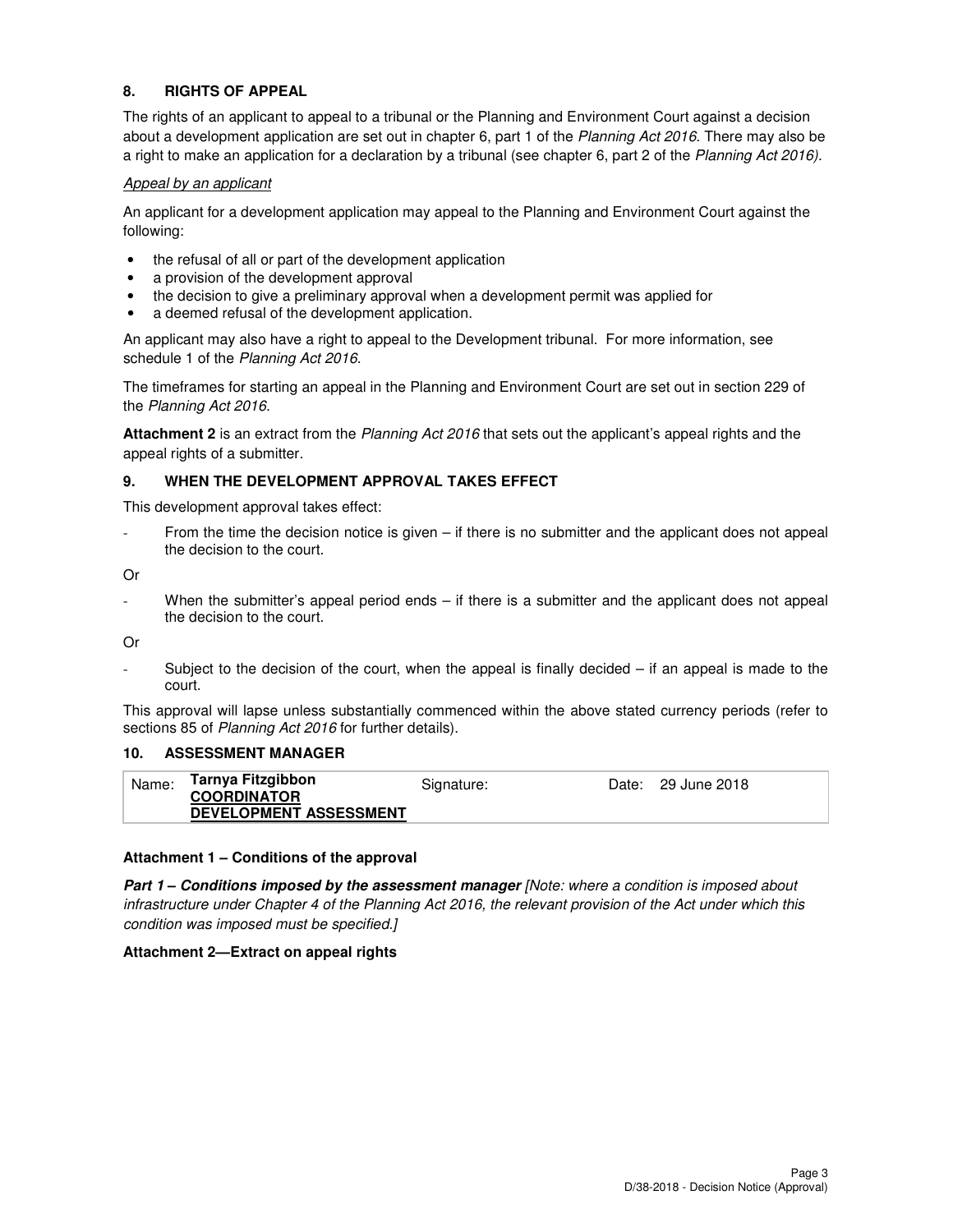

## **Attachment 1 – Part 1 Rockhampton Regional Council Conditions**

Planning Act 2016

## 1.0 ADMINISTRATION

- 1.1 The Developer and his employee, agent, contractor or invitee is responsible for ensuring compliance with the conditions of this development approval.
- 1.2 Where these Conditions refer to "Council" in relation to requiring Council to approve or to be satisfied as to any matter, or conferring on the Council a function, power or discretion, that role may be fulfilled in whole or in part by a delegate appointed for that purpose by the Council.
- 1.3 All conditions, works, or requirements of this development approval must be undertaken and completed:
	- 1.3.1 to Council's satisfaction;
	- 1.3.2 at no cost to Council; and
	- 1.3.3 prior to the issue of the Certificate of Classification for the Building Works,

unless otherwise stated.

- 1.4 The following further Development Permits must be obtained prior to the commencement of any works associated with their purposes:
	- 1.4.1 Plumbing and Drainage Works; and
	- 1.4.2 Building Works.
- 1.5 A Development Permit for Plumbing and Drainage Works must be obtained prior to the issue of a Development Permit for Building Works.
- 1.6 All works must be designed, constructed and maintained in accordance with the relevant Council policies, guidelines and standards, unless otherwise stated.
- 1.7 All engineering drawings/specifications, design and construction works must be in accordance with the requirements of the relevant Australian Standards and must be approved, supervised and certified by a Registered Professional Engineer of Queensland.

## 2.0 APPROVED PLANS AND DOCUMENTS

2.1 The approved development must be completed and maintained generally in accordance with the approved plans and documents, except where amended by any condition of this development approval:

| <b>Drawing/Report Title</b>                                                                                            | <b>Plan/Document</b><br><b>Reference</b> | <b>Dated</b>    |
|------------------------------------------------------------------------------------------------------------------------|------------------------------------------|-----------------|
| Site Plan                                                                                                              | 17 746 Sheet 2                           | 1 November 2017 |
| Elevations with marked-up Pier Detail                                                                                  | 17 746 Sheet 6 of 12                     | 1 February 2018 |
| <b>Typical Wall Sections &amp; Hold Down Details</b><br>with marked-up Typical Wall, Verandah &<br><b>Pier Details</b> | 17 746 Sheet 9 of 12                     | 1 February 2018 |
| Sub-Floor Layout Plan with marked-up<br>Slab & Blockwork Detail                                                        | 17 746 Sheet 7 of 12                     | 1 February 2018 |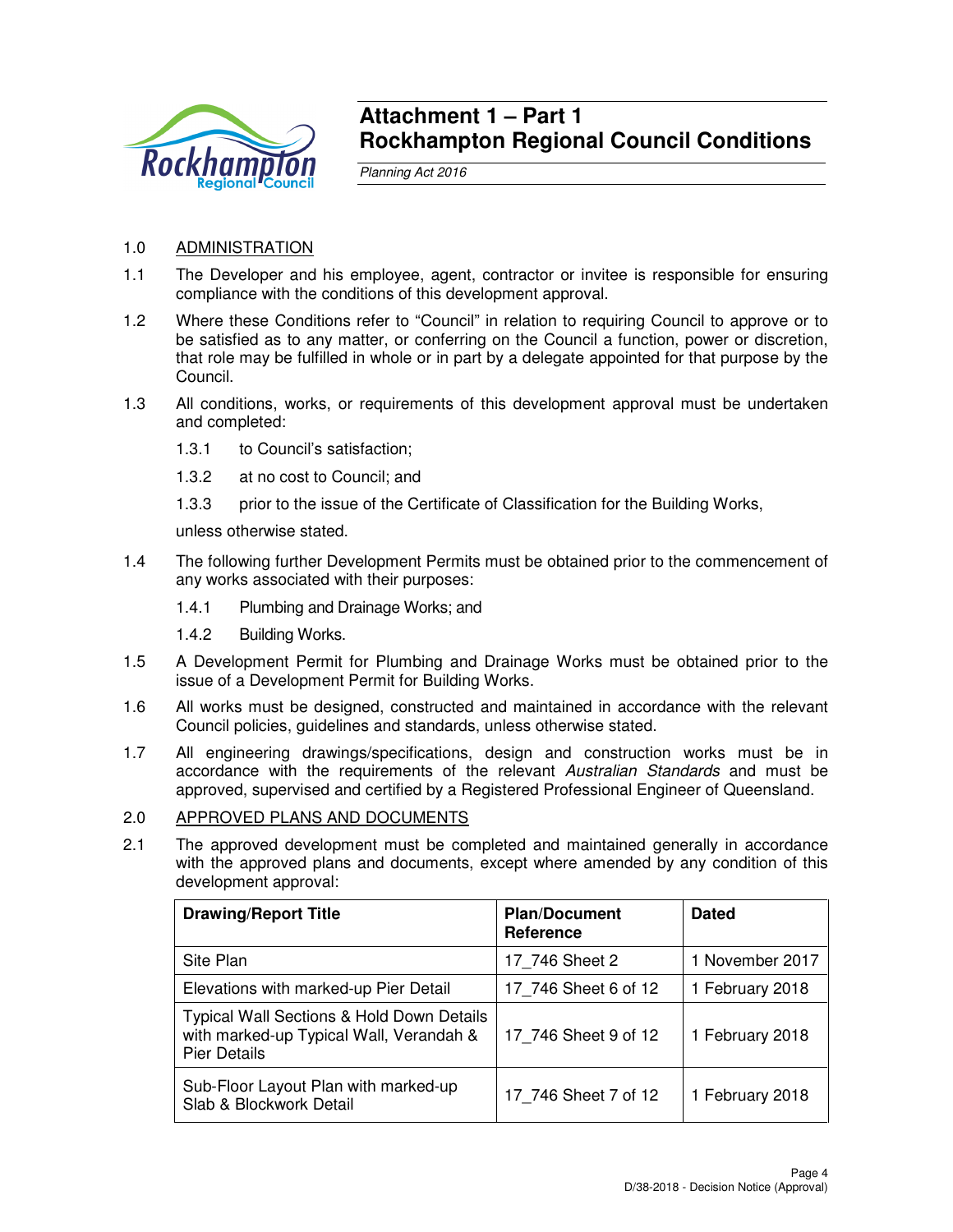| <b>Drawing/Report Title</b>       | <b>Plan/Document</b><br>Reference | <b>Dated</b> |
|-----------------------------------|-----------------------------------|--------------|
| <b>Slope Stability Assessment</b> | 18154-001-Rev0                    | 8 June 2018  |

- 2.2 Where there is any conflict between the conditions of this development approval and the details shown on the approved plans and documents, the conditions of this development approval must prevail.
- 2.3 Where conditions require the above plans or documents to be amended, the revised document(s) must be submitted for approval by Council prior to the submission of an application for a Development Permit for Building Works.

## 3.0 ACCESS WORKS

3.1 All access works must be designed and constructed in accordance with the approved plans (refer to condition 2.1), Capricorn Municipal Development Guidelines and Australian Standard AS2890 "Parking facilities".

## 4.0 PLUMBING AND DRAINAGE WORKS

- 4.1 All internal plumbing and drainage works must be designed and constructed in accordance with the approved plans (refer to condition 2.1), Capricorn Municipal Development Guidelines, Water Supply (Safety and Reliability) Act 2008, Plumbing and Drainage Act 2002, Council's Plumbing and Drainage Policies and the provisions of a Development Permit for Plumbing and Drainage Works.
- 4.2 The development must be connected to Council's reticulated sewerage and water networks.
- 4.3 Sewer connections and water meter boxes located within trafficable areas must be raised or lowered to suit the finished surface levels and must be provided with heavy duty trafficable lids.
- 4.4 Alteration or relocation of internal sanitary drainage works associated with the existing plumbing works must be in accordance with regulated work under the Plumbing and Drainage Act 2002.

## 5.0 ROOF AND ALLOTMENT DRAINAGE WORKS

- 5.1 All roof and allotment drainage works must be designed and constructed in accordance with the approved plans (refer to condition 2.1), Queensland Urban Drainage Manual, Capricorn Municipal Development Guidelines and sound engineering practice.
- 5.2 All roof and allotment runoff from the development must be directed to a lawful point of discharge and must not restrict, impair or change the natural flow of runoff water or cause a nuisance to surrounding land or infrastructure.

## 6.0 SITE WORKS

- 6.1 Cut and fill and construction works must be designed and completed in accordance with the recommendations in the Slope Stability Assessment by Tectonic dated 8 June 2018 (refer to condition 2.1).
- 6.2 Slope stability must be managed as follows:
	- 6.2.1 all engineering drawings/specifications and designs must be in accordance with the requirements of the relevant Australian Standard AS3798 "Guidelines on earthworks for commercial and residential developments" and must be approved by a Registered Professional Engineer of Queensland;
	- 6.2.2 site inspections must be undertaken by a Registered Professional Engineer of Queensland to confirm the design; and
	- 6.2.3 full engineering certification must be undertaken by a Registered Professional Engineer of Queensland.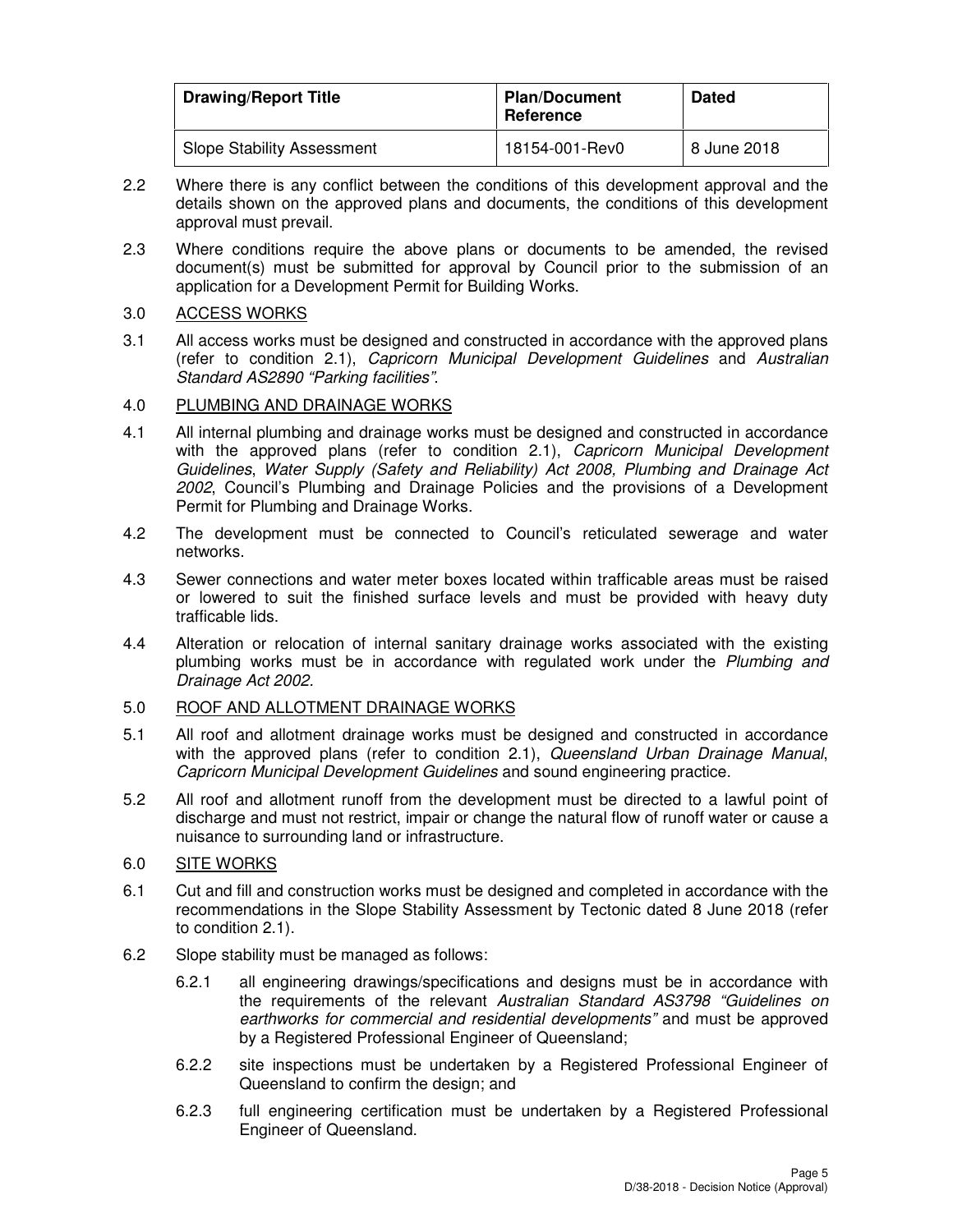- 6.3 All earthworks must be undertaken in accordance with Australian Standard AS3798 "Guidelines on earthworks for commercial and residential developments".
- 6.4 Site works must be constructed such that they do not, at any time, in any way restrict, impair or change the natural flow of runoff water, or cause a nuisance or worsening to surrounding land or infrastructure.
- 6.5 Retaining structures above one (1) metre in height that are not incidental works to a Development Permit for Building Works, must not be constructed unless separately and specifically certified by a Registered Professional Engineer of Queensland and must be approved as part of a Development Permit for Operational Works (site works).

## 7.0 BUILDING WORKS

7.1 The footing design for the proposed dwelling must be certified by a Registered Professional Engineer of Queensland to ensure that the depths of the footings are appropriate for the site conditions.

## 8.0 ELECTRICITY

- 8.1 Electricity services must be provided to the development in accordance with the standards and requirements of the relevant service provider.
- 8.2 Evidence that the development is provided with electricity services from the relevant service provider must be provided to Council, prior to the commencement of the use.

## 9.0 TELECOMMUNICATIONS

- 9.1 Telecommunications services must be provided to the development in accordance with the standards and requirements of the relevant service provider. Unless otherwise stipulated by telecommunications legislation at the time of installation, this includes all necessary pits and pipes, and conduits that provide a connection to the telecommunications network.
- 9.2 Evidence that the development is provided with electricity services from the relevant service provider must be provided to Council, prior to the commencement of the use.

## 10.0 ASSET MANAGEMENT

- 10.1 Any alteration necessary to electricity, telephone, water mains, sewerage mains, and/or public utility installations resulting from the development or in connection with the development, must be undertaken and completed at no cost to Council.
- 10.2 Any damage to existing stormwater, water supply and sewerage infrastructure, kerb and channel, pathway or roadway (including removal of concrete slurry from public land and Council infrastructure), that occurs while any works are being carried out in association with this development approval must be repaired at full cost to the developer. This includes the reinstatement of any existing traffic signs or pavement markings that may have been removed or damaged.

#### 11.0 ENVIRONMENTAL

11.1 An Erosion Control and Stormwater Control Management Plan prepared by a Registered Professional Engineer of Queensland in accordance with the Capricorn Municipal Design Guidelines, must be implemented, monitored and maintained for the duration of the development works, and until all exposed soil areas are permanently stabilised (for example, turfed, hydromulched, concreted, landscaped). The plan must be available on-site for inspection by Council Officers whilst all works are being carried out.

## 12.0 OPERATING PROCEDURES

12.1 All construction materials, waste, waste skips, machinery and contractors' vehicles must be located and stored or parked within the development site. Storage of materials or parking of construction machinery or contractors' vehicles must not occur within Kilkenny Court.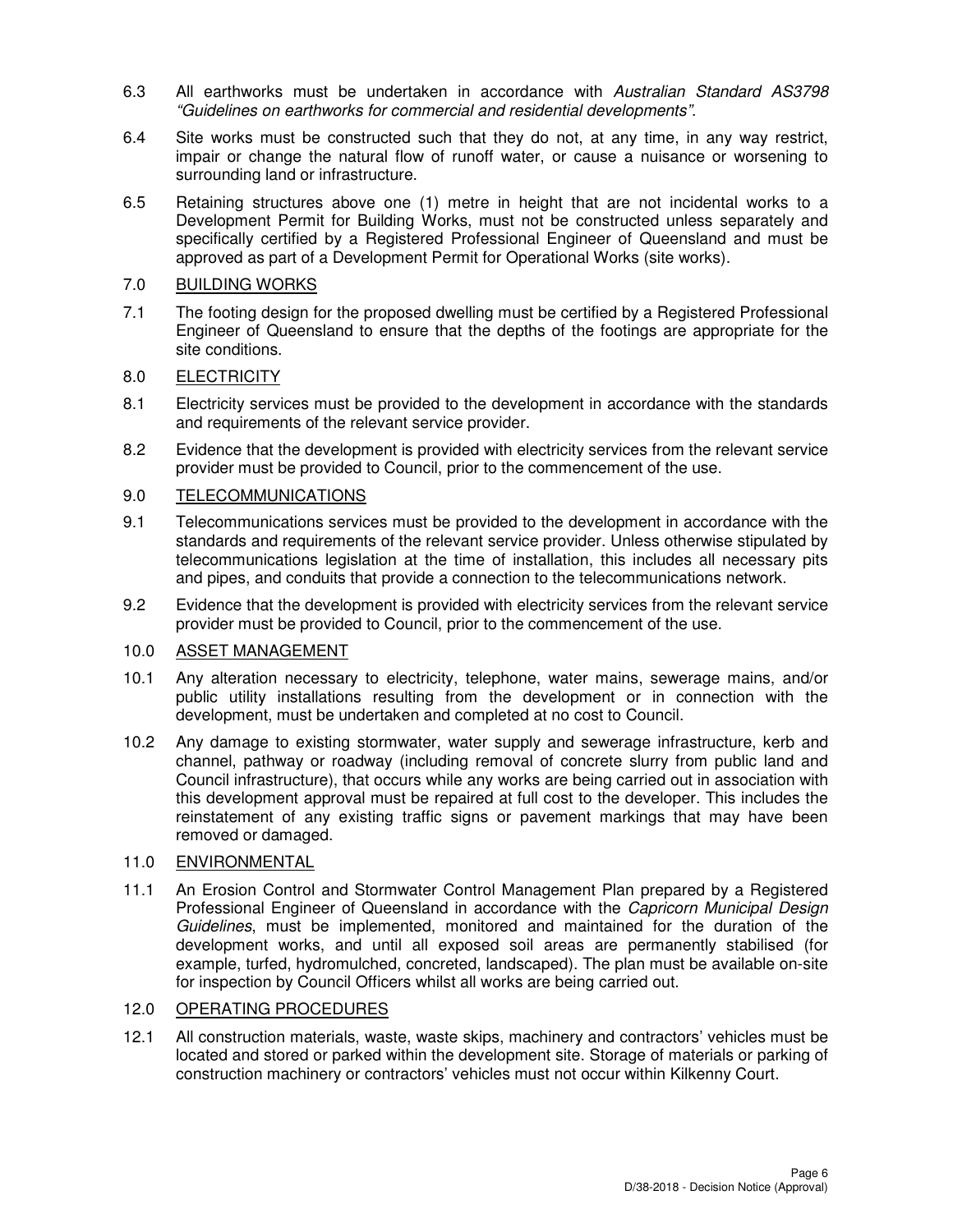## ADVISORY NOTES

### NOTE 1. General Environmental Duty

General environmental duty under the Environmental Protection Act 1994 prohibits unlawful environmental nuisance caused by noise, aerosols, particles, dust, ash, fumes, light, odour or smoke beyond the boundaries of the development site during all stages of the development including earthworks, construction and operation.

## NOTE 2. General Safety Of Public During Construction

The Work Health and Safety Act 2011 and Manual of Uniform Traffic Control Devices must be complied with in carrying out any construction works, and to ensure safe traffic control and safe public access in respect of works being constructed on a road.

#### NOTE 3. Works in Road Reserve Permit

It is advised that a Works in Road Reserve Permit (including a fee for the vehicle crossover and compliant with Standard Capricorn Municipal Development Guidelines, Standard Drawings) is required prior to construction of the driveway for the proposed dwelling.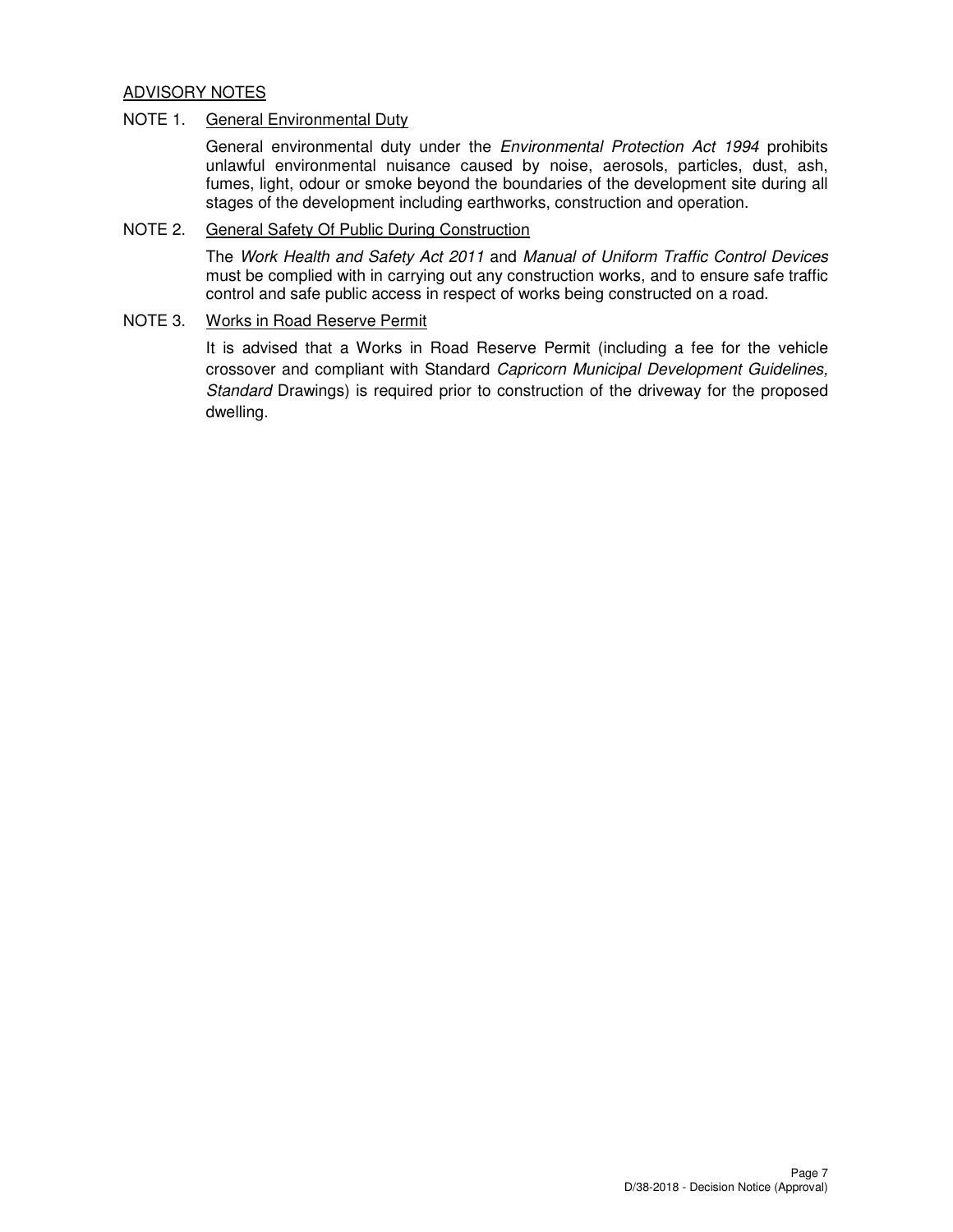

# **Attachment 2 - Appeal Rights**

PLANNING ACT 2016

The following is an extract from the Planning Act 2016 (Chapter 6)

#### **Appeal rights**

#### **229 Appeals to tribunal or P&E Court**

- (1) Schedule 1 states—
	- (a) matters that may be appealed to— (i) either a tribunal or the P&E Court; or (ii) only a tribunal; or (iii) only the P&E Court; and
	- (b) the person—
		- (i) who may appeal a matter (the **appellant**); and
		- (ii) who is a respondent in an appeal of the matter; and (iii) who is a co-respondent in an appeal of the matter;
		- and (iv) who may elect to be a co-respondent in an appeal of the matter.
- (2) An appellant may start an appeal within the appeal period.
- (3) The **appeal period** is—
	- (a) for an appeal by a building advisory agency—10 business days after a decision notice for the decision is given to the agency or
	- (b) for an appeal against a deemed refusal—at any time after the deemed refusal happens; or
	- (c) for an appeal against a decision of the Minister, under chapter 7, part 4, to register premises or to renew the registration of premises—20 business days after a notice is published under section 269(3)(a) or (4); or
	- (d) for an appeal against an infrastructure charges notice— 20 business days after the infrastructure charges notice is given to the person; or
	- (e) for an appeal about a deemed approval of a development application for which a decision notice has not been given—30 business days after the applicant gives the deemed approval notice to the assessment manager; or
	- (f) for any other appeal—20 business days after a notice of the decision for the matter, including an enforcement notice, is given to the person.
	- Note—

See the P&E Court Act for the court's power to extend the appeal period.

- (4) Each respondent and co-respondent for an appeal may be heard in the appeal.
- (5) If an appeal is only about a referral agency's response, the assessment manager may apply to the tribunal or P&E Court to withdraw from the appeal.
- (6) To remove any doubt, it is declared that an appeal against an infrastructure charges notice must not be about—
	- (a) the adopted charge itself; or
	- (b) for a decision about an offset or refund—
		- (i) the establishment cost of trunk infrastructure identified in a LGIP; or

(ii) the cost of infrastructure decided using the method

- included in the local government's charges resolution. **230 Notice of appeal**
- (1) An appellant starts an appeal by lodging, with the registrar of the tribunal or P&E Court, a notice of appeal that—
	- (a) is in the approved form; and
	- (b) succinctly states the grounds of the appeal.
- (2) The notice of appeal must be accompanied by the required fee.
- (3) The appellant or, for an appeal to a tribunal, the registrar must, within the service period, give a copy of the notice of appeal to—
- (a) the respondent for the appeal; and
- (b) each co-respondent for the appeal; and
- (c) for an appeal about a development application under schedule 1, table 1, item 1—each principal submitter for the development application; and
- (d) for an appeal about a change application under schedule 1, table 1, item 2—each principal submitter for the change application; and
- (e) each person who may elect to become a co-respondent for the appeal, other than an eligible submitter who is not a principal submitter in an appeal under paragraph  $(c)$  or  $(d)$ ; and
- (f) for an appeal to the P&E Court—the chief executive; and
- (g) for an appeal to a tribunal under another Act—any other person who the registrar considers appropriate.
- (4) The **service period** is—
	- (a) if a submitter or advice agency started the appeal in the P&E Court—2 business days after the appeal is started; or
	- (b) otherwise—10 business days after the appeal is started.
- (5) A notice of appeal given to a person who may elect to be a co-respondent must state the effect of subsection
- (6) A person elects to be a co-respondent by filing a notice of election, in the approved form, within 10 business days after the notice of appeal is given to the person*.*
- **231 Other appeals**
- (1) Subject to this chapter, schedule 1 and the P&E Court Act, unless the Supreme Court decides a decision or other matter under this Act is affected by jurisdictional error, the decision or matter is non-appealable.
- (2) The Judicial Review Act 1991, part 5 applies to the decision or matter to the extent it is affected by jurisdictional error.
- (3) A person who, but for subsection (1) could have made an application under the Judicial Review Act 1991 in relation to the decision or matter, may apply under part 4 of that Act for a statement of reasons in relation to the decision or matter.
- (4) In this section— **decision** includes—
	- (a) conduct engaged in for the purpose of making a decision; and
	- (b) other conduct that relates to the making of a decision; and
	- (c) the making of a decision or the failure to make a decision; and
	- (d) a purported decision; and
	- (e) a deemed refusal.

**non-appealable**, for a decision or matter, means the decision or matter—

- (a) is final and conclusive; and
- (b) may not be challenged, appealed against, reviewed, quashed, set aside or called into question in any other way under the Judicial Review Act 1991 or otherwise, whether by the Supreme Court, another court, a tribunal or another entity; and
- (c) is not subject to any declaratory, injunctive or other order of the Supreme Court, another court, a tribunal or another entity on any ground.

#### **232 Rules of the P&E Court**

- (1) A person who is appealing to the P&E Court must comply with the rules of the court that apply to the appeal.
- (2) However, the P&E Court may hear and decide an appeal even if the person has not complied with rules of the P&E Court.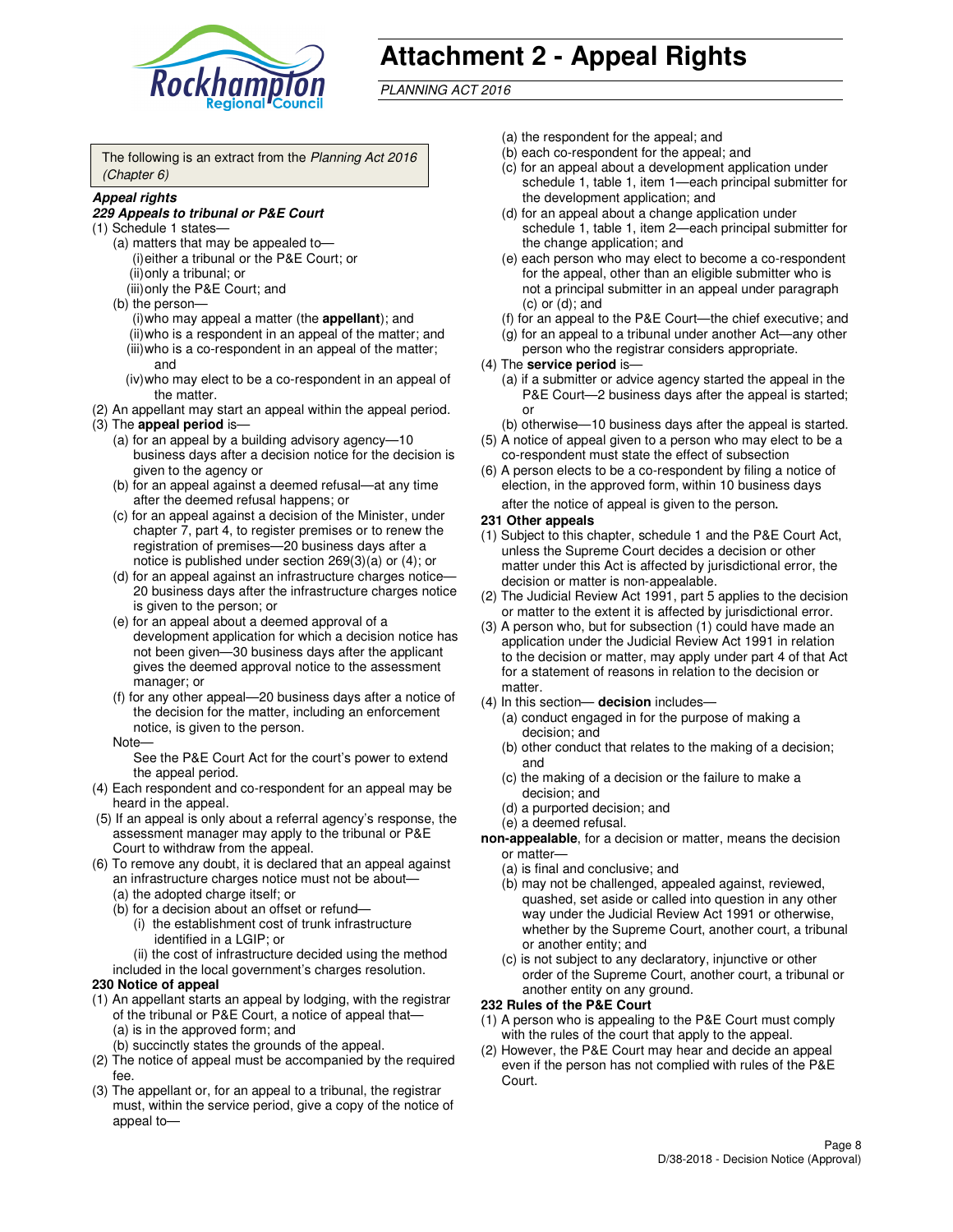

## **Appeal Rights**

PLANNING ACT 2016

## **Schedule 1**

## **Appeals section 229**

- **1 Appeal rights and parties to appeals**
- (1) Table 1 states the matters that may be appealed to—(a) the P&E court; or (b) a tribunal.
- (2) However, table 1 applies to a tribunal only if the matter involves—
	- (a) the refusal, or deemed refusal of a development application, for—
	- (i) a material change of use for a classified building; or
	- (ii) operational work associated with building work, a retaining wall, or a tennis court; or
	- (b) a provision of a development approval for—
	- (i) a material change of use for a classified building; or
- (ii) operational work associated with building work, a retaining wall, or a tennis court; or
	- (c) if a development permit was applied for—the decision to give a preliminary approval for—
		- (i) a material change of use for a classified building; or
		- (ii) operational work associated with building work, a retaining wall, or a tennis court; or
	- (d) a development condition if—
		- (i) the development approval is only for a material change of use that involves the use of a building classified under the Building Code as a class 2 building; and
		- (ii) the building is, or is proposed to be, not more than 3 storeys; and
		- (iii) the proposed development is for not more than 60 sole-occupancy units; or
	- (e) a decision for, or a deemed refusal of, an extension application for a development approval that is only for a material change of use of a classified building; or
	- (f) a decision for, or a deemed refusal of, a change application for a development approval that is only for a material change of use of a classified building; or
	- (g) a matter under this Act, to the extent the matter relates to—
		- (i) the Building Act, other than a matter under that Act that may or must be decided by the Queensland Building and Construction Commission; or
		- (ii) the Plumbing and Drainage Act, part 4 or 5; or
	- (h) a decision to give an enforcement notice in relation to a matter under paragraphs (a) to (g); or
	- (i) a decision to give an infrastructure charges notice; or
	- (j) the refusal, or deemed refusal, of a conversion application; or
	- (k) a matter that, under another Act, may be appealed to the tribunal; or
	- (l) a matter prescribed by regulation.
- (3) Also, table 1 does not apply to a tribunal if the matter
	- involves—
	- (a) for a matter in subsection  $(2)(a)$  to  $(d)$ 
		- (i) a development approval for which the development application required impact assessment; and
		- (ii) a development approval in relation to which the assessment manager received a properly made submission for the development application; or
	- (b) a provision of a development approval about the identification or inclusion, under a variation approval, of a matter for the development.
- (4) Table 2 states the matters that may be appealed only to the P&E Court.
- (5) Table 3 states the matters that may be appealed only to the tribunal.
- (6) In each table—
	- (a) column 1 states the appellant in the appeal; and
	- (b) column 2 states the respondent in the appeal; and
	- (c) column 3 states the co-respondent (if any) in the appeal; and
	- (d) column 4 states the co-respondents by election (if any) in the appeal.
- $(7)$  If the chief executive receives a notice of appeal under section  $230(3)(f)$ , the chief executive may elect to be a corespondent in the appeal.

| Table 1<br>Appeals to the P&E Court and, for certain matters, to a tribunal                                      |                                                                                                                                                                                                                            |                        |                                |  |
|------------------------------------------------------------------------------------------------------------------|----------------------------------------------------------------------------------------------------------------------------------------------------------------------------------------------------------------------------|------------------------|--------------------------------|--|
| 1. Development applications<br>An appeal may be made against-<br>(c) a provision of the development approval; or | (a) the refusal of all or part of the development application; or<br>(b) the deemed refusal of the development application; or<br>(d) if a development permit was applied for-the decision to give a preliminary approval. |                        |                                |  |
| Column 1                                                                                                         | Column 2                                                                                                                                                                                                                   | Column 3               | Column 4                       |  |
| Appellant                                                                                                        | Respondent                                                                                                                                                                                                                 | Co-respondent          | Co-respondent by election      |  |
| $(if$ any)<br>$(if$ any)                                                                                         |                                                                                                                                                                                                                            |                        |                                |  |
| The applicant                                                                                                    | The assessment                                                                                                                                                                                                             | If the appeal is about | 1 A concurrence agency that is |  |
|                                                                                                                  | manager                                                                                                                                                                                                                    | a concurrence          | not a co-respondent            |  |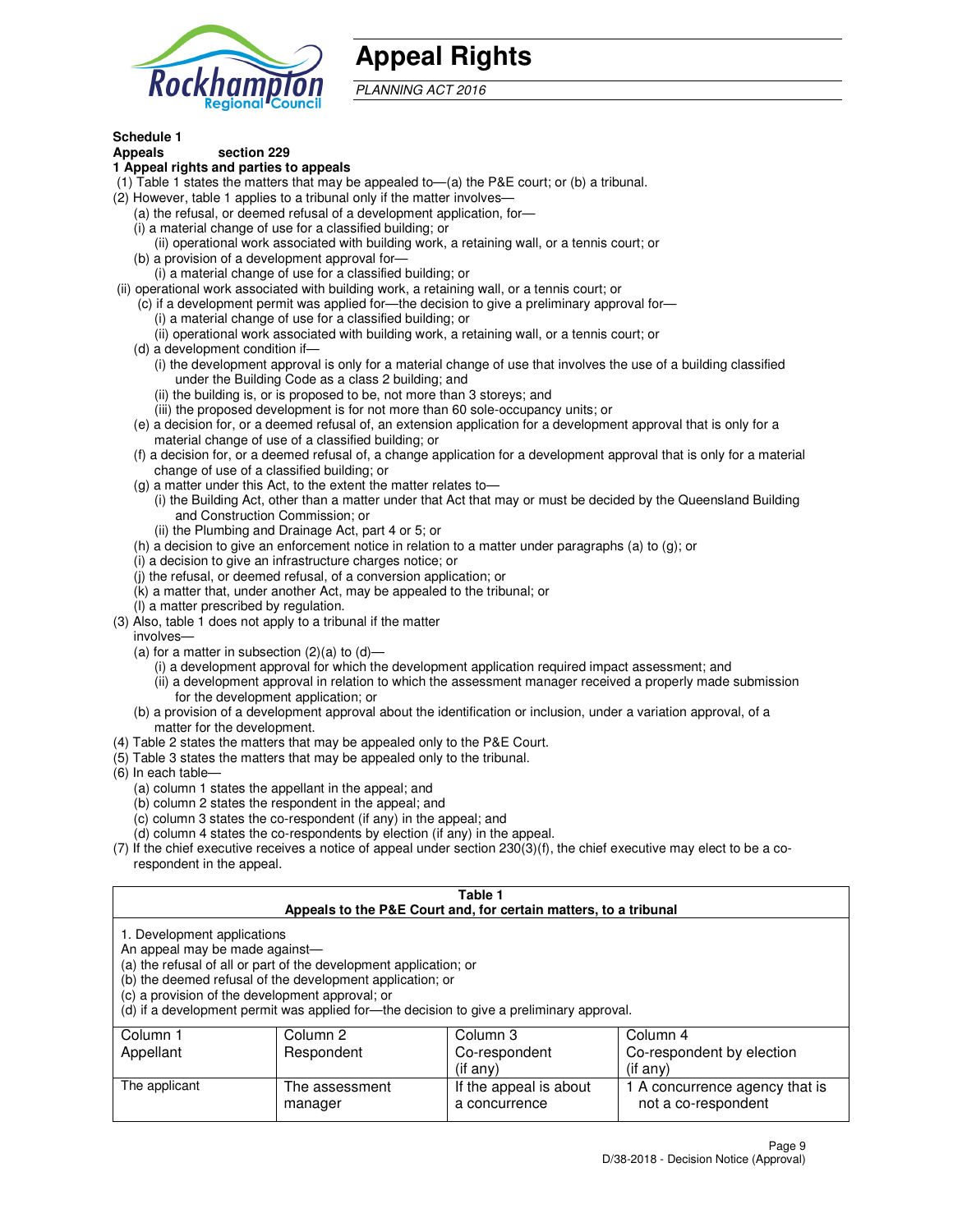| Table 1<br>Appeals to the P&E Court and, for certain matters, to a tribunal                                                                                                                             |                                   |                                                                 |                                                                                                                                                                                                                                                                                                                                                 |  |
|---------------------------------------------------------------------------------------------------------------------------------------------------------------------------------------------------------|-----------------------------------|-----------------------------------------------------------------|-------------------------------------------------------------------------------------------------------------------------------------------------------------------------------------------------------------------------------------------------------------------------------------------------------------------------------------------------|--|
|                                                                                                                                                                                                         |                                   | agency's referral<br>response-the<br>concurrence agency         | 2 If a chosen Assessment<br>manager is the respondent-<br>the prescribed assessment<br>manager<br>3 Any eligible advice agency for<br>the application<br>4 Any eligible submitter for the<br>application                                                                                                                                        |  |
| 2. Change applications<br>An appeal may be made against-<br>(b) a deemed refusal of a change application.                                                                                               |                                   |                                                                 | (a) a responsible entity's decision for a change application, other than a decision made by the P&E court; or                                                                                                                                                                                                                                   |  |
| Column 1<br>Appellant                                                                                                                                                                                   | Column <sub>2</sub><br>Respondent | Column <sub>3</sub><br>Co-respondent<br>(if any)                | Column 4<br>Co-respondent by election<br>(if any)                                                                                                                                                                                                                                                                                               |  |
| 1 The applicant<br>2 If the responsible<br>entity is the<br>assessment<br>manager-an<br>affected entity that<br>gave a pre-request<br>notice or response<br>notice                                      | The responsible<br>entity         | If an affected entity<br>starts the appeal-the<br>applicant     | 1 A concurrence agency for the<br>development application<br>2 If a chosen assessment<br>manager is the respondent-<br>the prescribed assessment<br>manager<br>3 A private certifier for the<br>development application<br>4 Any eligible advice agency for<br>the change application<br>5 Any eligible submitter for the<br>change application |  |
| 3. Extension applications<br>An appeal may be made against-<br>(a) the assessment manager's decision about an extension application; or<br>(b) a deemed refusal of an extension application.            |                                   |                                                                 |                                                                                                                                                                                                                                                                                                                                                 |  |
| Column 1<br>Appellant                                                                                                                                                                                   | Column <sub>2</sub><br>Respondent | Column <sub>3</sub><br>Co-respondent<br>(if any)                | Column 4<br>Co-respondent by election<br>(if any)                                                                                                                                                                                                                                                                                               |  |
| 1 The applicant<br>1<br>For a matter other<br>2<br>than a deemed<br>refusal of an<br>extension<br>application $-$ a<br>concurrence<br>agency, other than<br>the chief executive,<br>for the application | The assessment<br>manager         | If a concurrence<br>agency starts the<br>appeal - the applicant | If a chosen assessment<br>manager is the respondent $-$ the<br>prescribed assessment manager                                                                                                                                                                                                                                                    |  |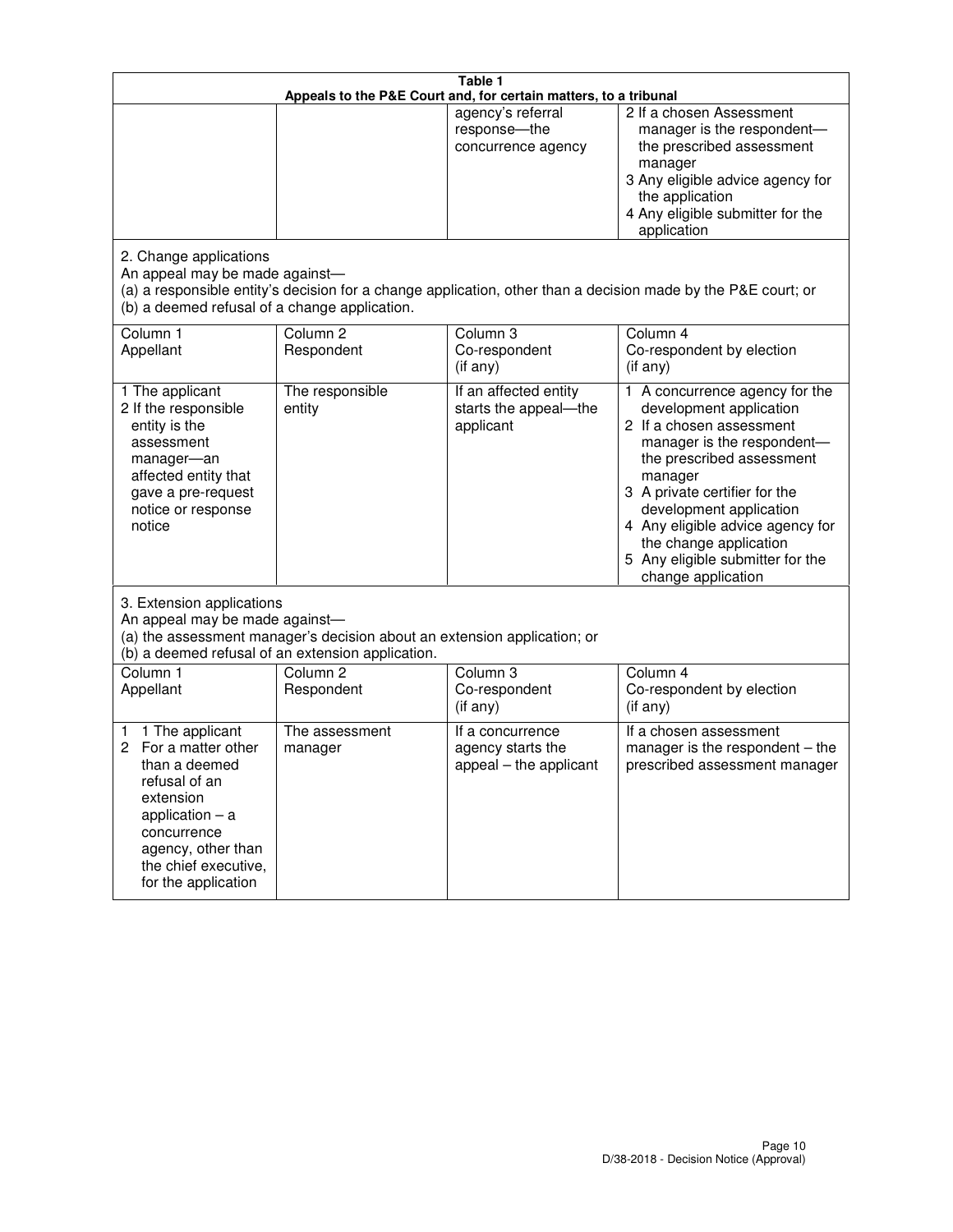#### **Table 1 Appeals to the P&E Court and, for certain matters, to a tribunal**

4. Infrastructure charges notices

An appeal may be made against an infrastructure charges notice on 1 or more of the following grounds

- a) The notice involved an error relating to  $-$ 
	- (i) The application of the relevant adopted charge; or

Examples of errors in applying an adopted charge –

- The incorrect application of gross floor area for a non-residential development
- Applying an incorrect 'use category', under a regulation, to the development
	- (i) The working out of extra demands, for section 120; or
	- (ii) An offset or refund; or
- b) The was no decision about an offset or refund; or
- c) If the infrastructure charges notice states a refund will be given the timing for giving the refund; or
- d) The amount of the charge is so unreasonable that no reasonable relevant local government could have imposed the amount.

| Column 1<br>Appellant                                    | Column 2<br>Respondent                                                    | Column 3<br>Co-respondent<br>$($ if any $)$ | Column 4<br>Co-respondent by election<br>$($ if any $)$ |
|----------------------------------------------------------|---------------------------------------------------------------------------|---------------------------------------------|---------------------------------------------------------|
| The person given the<br>Infrastructure charges<br>notice | The local government<br>that gave the<br>infrastructure charges<br>notice |                                             |                                                         |

5. Conversion applications

An appeal may be made against—

(a) the refusal of a conversion application; or

(b) a deemed refusal of a conversion application.

| Column 1<br>Appellant | Column 2<br>Respondent                                                  | Column 3<br>Co-respondent<br>$($ if any $)$ | Column 4<br>Co-respondent by election<br>$($ if any $)$ |
|-----------------------|-------------------------------------------------------------------------|---------------------------------------------|---------------------------------------------------------|
| The applicant         | The local government<br>to which the conversion<br>application was made |                                             |                                                         |

6. Enforcement notices

An appeal may be made against the decision to give an enforcement notice.

| Column 1<br>Appellant                      | Column 2<br>Respondent       | Column 3<br>Co-respondent<br>$($ if any $)$ | Column 4<br>Co-respondent by election<br>(if any)                                                                                                                          |
|--------------------------------------------|------------------------------|---------------------------------------------|----------------------------------------------------------------------------------------------------------------------------------------------------------------------------|
| The person given the<br>enforcement notice | The enforcement<br>authority |                                             | If the enforcement authority is<br>not the local government for<br>the premises in relation to which<br>the offence is alleged to have<br>happened-the local<br>government |

#### **Table 2 Appeals to the P&E Court only**

1. Appeals from tribunal

An appeal may be made against a decision of a tribunal, other than a decision under

section 252, on the ground of—

(a) an error or mistake in law on the part of the tribunal; or

(b) jurisdictional error.

| Column 1<br>Appellant                             | Column 2<br>Respondent                                    | Column 3<br>Co-respondent<br>(if any) | Column 4<br>Co-respondent by election<br>(if any) |
|---------------------------------------------------|-----------------------------------------------------------|---------------------------------------|---------------------------------------------------|
| A party to the<br>proceedings for the<br>decision | The other party to the<br>proceedings for the<br>decision | $\overline{\phantom{a}}$              |                                                   |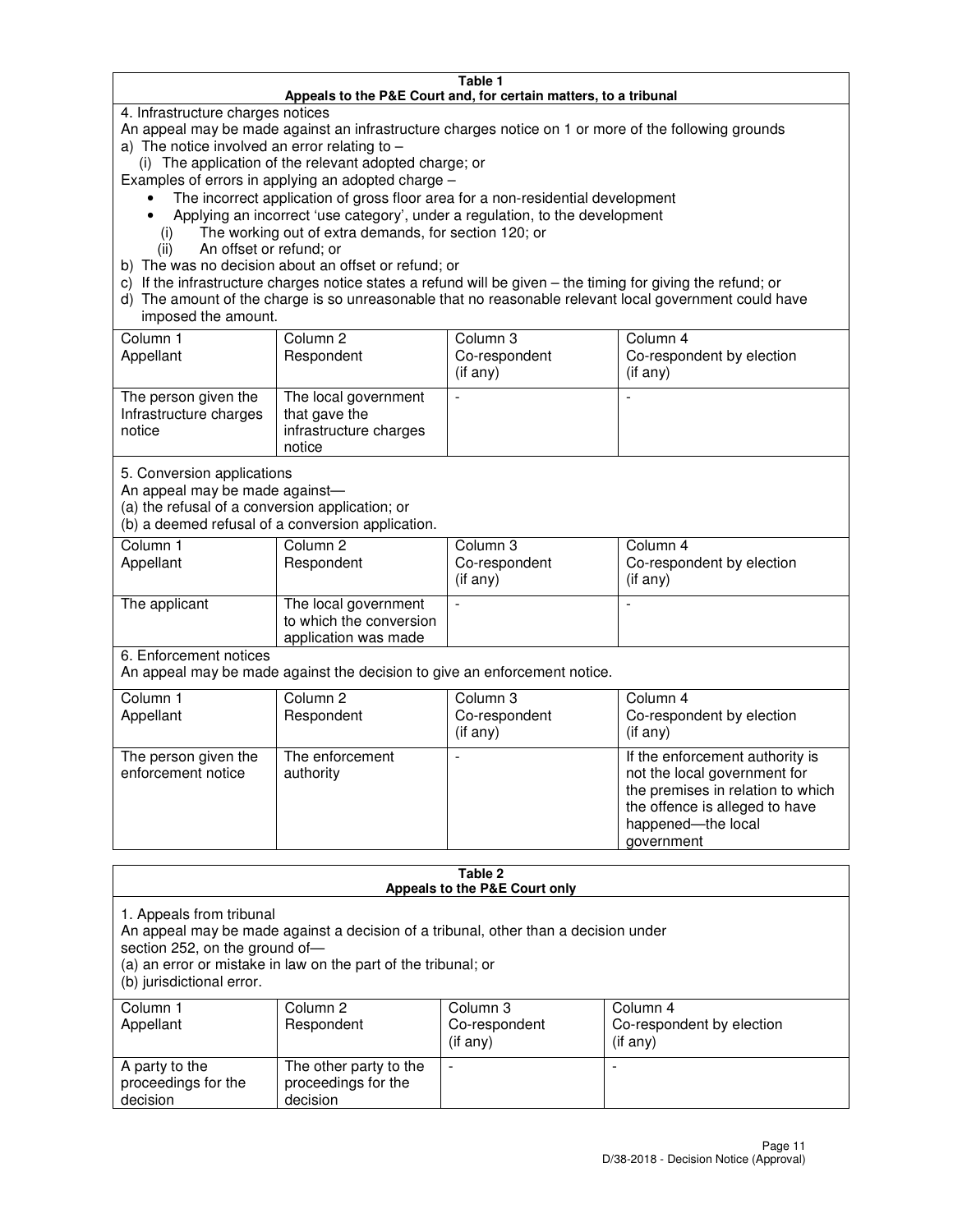#### **Table 2 Appeals to the P&E Court only**

2. Eligible submitter appeals

An appeal may be made against the decision to give a development approval, or an approval for a change application, to the extent that the decision relates to—

(a) any part of the development application for the development approval that required impact assessment; or (b) a variation request.

| Column 1<br>Appellant                                                                                                                                                                                                                                                                                                                                                                                              | Column <sub>2</sub><br>Respondent                                                                                          | Column 3<br>Co-respondent<br>(i f any)                                                                                    | Column 4<br>Co-respondent by election<br>(i f any)   |
|--------------------------------------------------------------------------------------------------------------------------------------------------------------------------------------------------------------------------------------------------------------------------------------------------------------------------------------------------------------------------------------------------------------------|----------------------------------------------------------------------------------------------------------------------------|---------------------------------------------------------------------------------------------------------------------------|------------------------------------------------------|
| 1 For a development<br>application-an<br>eligible submitter for<br>the development<br>application<br>2 For a change<br>application-an<br>eligible submitter for<br>the change<br>application                                                                                                                                                                                                                       | 1 For a development<br>application-the<br>assessment<br>manager<br>2 For a change<br>application-the<br>responsible entity | 1 The applicant<br>2 If the appeal is<br>about a concurrence<br>agency's referral<br>response---the<br>concurrence agency | Another eligible<br>submitter for the<br>application |
| 3. Eligible submitter and eligible advice agency appeals<br>An appeal may be made against a provision of a development approval, or failure to<br>include a provision in the development approval, to the extent the matter relates to-<br>(a) any part of the development application or the change application, for the development approval, that<br>required impact assessment; or<br>(b) a variation request. |                                                                                                                            |                                                                                                                           |                                                      |
| Column 1<br>Appellant                                                                                                                                                                                                                                                                                                                                                                                              | Column <sub>2</sub><br>Respondent                                                                                          | Column 3<br>Co-respondent<br>(if any)                                                                                     | Column 4<br>Co-respondent by election<br>$(if$ any)  |
| 1 For a development<br>application-an<br>eligible submitter for<br>the development                                                                                                                                                                                                                                                                                                                                 | 1 For a development<br>application-the<br>assessment<br>manager                                                            | 1 The applicant<br>2 If the appeal is<br>about a concurrence<br>agency's referral                                         | Another eligible submitter for the<br>application    |

response—the concurrence agency

change application 4. Compensation claims

application 2 For a change application—an eligible submitter for

the change application 3 An eligible advice agency for the development application or

An appeal may be made against—

(a) a decision under section 32 about a compensation claim; or

2 For a change application—the responsible entity

(b) a decision under section 265 about a claim for compensation; or

(c) a deemed refusal of a claim under paragraph (a) or (b).

| Column 1<br>Appellant                      | Column 2<br>Respondent                                 | Column 3<br>Co-respondent<br>(if any) | Column 4<br>Co-respondent by election<br>$($ if any $)$ |
|--------------------------------------------|--------------------------------------------------------|---------------------------------------|---------------------------------------------------------|
| A person dissatisfied<br>with the decision | The local<br>government to which<br>the claim was made | -                                     |                                                         |
| 5. Registered premises                     |                                                        |                                       |                                                         |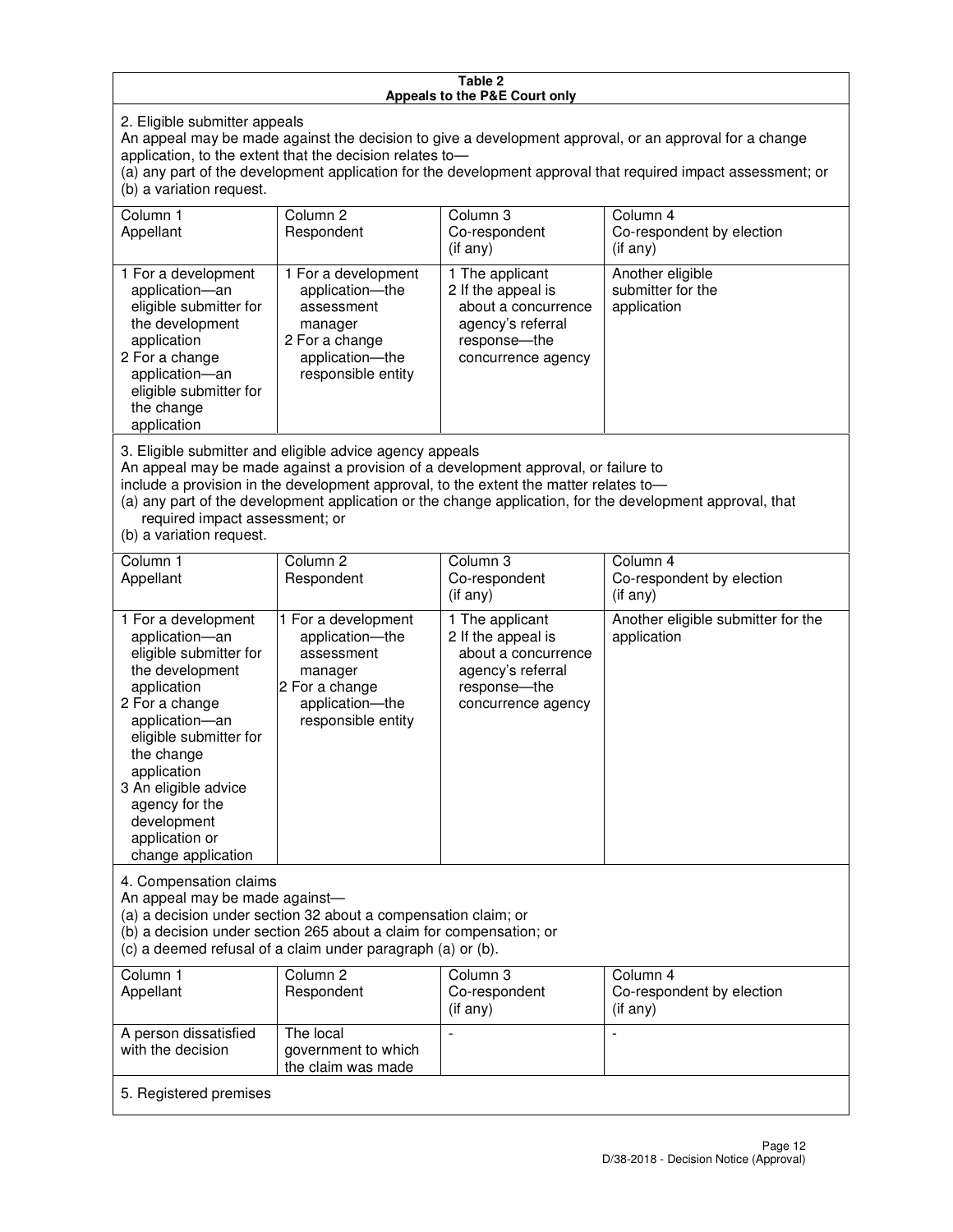| Table 2<br>Appeals to the P&E Court only                                                                                                                                                                                                                                                                                |                                   |                                       |                                                                                                                                                                             |  |
|-------------------------------------------------------------------------------------------------------------------------------------------------------------------------------------------------------------------------------------------------------------------------------------------------------------------------|-----------------------------------|---------------------------------------|-----------------------------------------------------------------------------------------------------------------------------------------------------------------------------|--|
| An appeal may be made against a decision of the Minister under chapter 7, part 4.                                                                                                                                                                                                                                       |                                   |                                       |                                                                                                                                                                             |  |
|                                                                                                                                                                                                                                                                                                                         |                                   |                                       |                                                                                                                                                                             |  |
| Column 1<br>Appellant                                                                                                                                                                                                                                                                                                   | Column <sub>2</sub><br>Respondent | Column <sub>3</sub><br>Co-respondent  | Column <sub>4</sub><br>Co-respondent by election                                                                                                                            |  |
|                                                                                                                                                                                                                                                                                                                         |                                   | (if any)                              | (if any)                                                                                                                                                                    |  |
| 1 A person given a<br>decision notice about<br>the decision<br>2 If the decision is to<br>register premises or<br>renew the<br>registration of<br>premises-an owner<br>or occupier of<br>premises in the<br>affected area for the<br>registered premises<br>who is dissatisfied<br>with the decision                    | <b>The Minister</b>               |                                       | If an owner or occupier starts the<br>appeal – the owner of the<br>registered premises                                                                                      |  |
| 6. Local laws<br>An appeal may be made against a decision of a local government, or conditions applied,<br>under a local law about-<br>(a) the use of premises, other than a use that is the natural and ordinary consequence of prohibited<br>development; or<br>(b) the erection of a building or other structure.    |                                   |                                       |                                                                                                                                                                             |  |
| Column 1                                                                                                                                                                                                                                                                                                                | Column <sub>2</sub>               | Column 3                              | Column $\overline{4}$                                                                                                                                                       |  |
| Appellant                                                                                                                                                                                                                                                                                                               | Respondent                        | Co-respondent<br>(if any)             | Co-respondent by election<br>(if any)                                                                                                                                       |  |
| A person who-<br>(a) applied for the<br>decision; and<br>(b) is dissatisfied with<br>the decision or<br>conditions.                                                                                                                                                                                                     | The local government              |                                       |                                                                                                                                                                             |  |
| Table 3                                                                                                                                                                                                                                                                                                                 |                                   |                                       |                                                                                                                                                                             |  |
| Appeals to the tribunal only<br>1. Building advisory agency appeals<br>An appeal may be made against giving a development approval for building work to the extent the building<br>work required code assessment against the building assessment provisions.<br>Column 1<br>Column <sub>2</sub><br>Column 3<br>Column 4 |                                   |                                       |                                                                                                                                                                             |  |
| Appellant                                                                                                                                                                                                                                                                                                               | Respondent                        | Co-respondent<br>(if any)             | Co-respondent by election<br>(if any)                                                                                                                                       |  |
| A building advisory<br>agency for the<br>development application<br>related to the approval                                                                                                                                                                                                                             | The assessment<br>manager         | The applicant                         | 1 A concurrence agency for the<br>development application<br>related to the approval<br>2 A private certifier for the<br>development application<br>related to the approval |  |
| 3. Certain decisions under the Building Act and the Plumbing and Drainage Act<br>An appeal may be made against a decision under-<br>(a) the Building Act, other than a decision made by the Queensland Building and Construction Commission; or<br>(b) the Plumbing and Drainage Act, part 4 or 5.                      |                                   |                                       |                                                                                                                                                                             |  |
| Column 1<br>Appellant                                                                                                                                                                                                                                                                                                   | Column <sub>2</sub><br>Respondent | Column 3<br>Co-respondent<br>(if any) | Column 4<br>Co-respondent by election<br>(if any)                                                                                                                           |  |